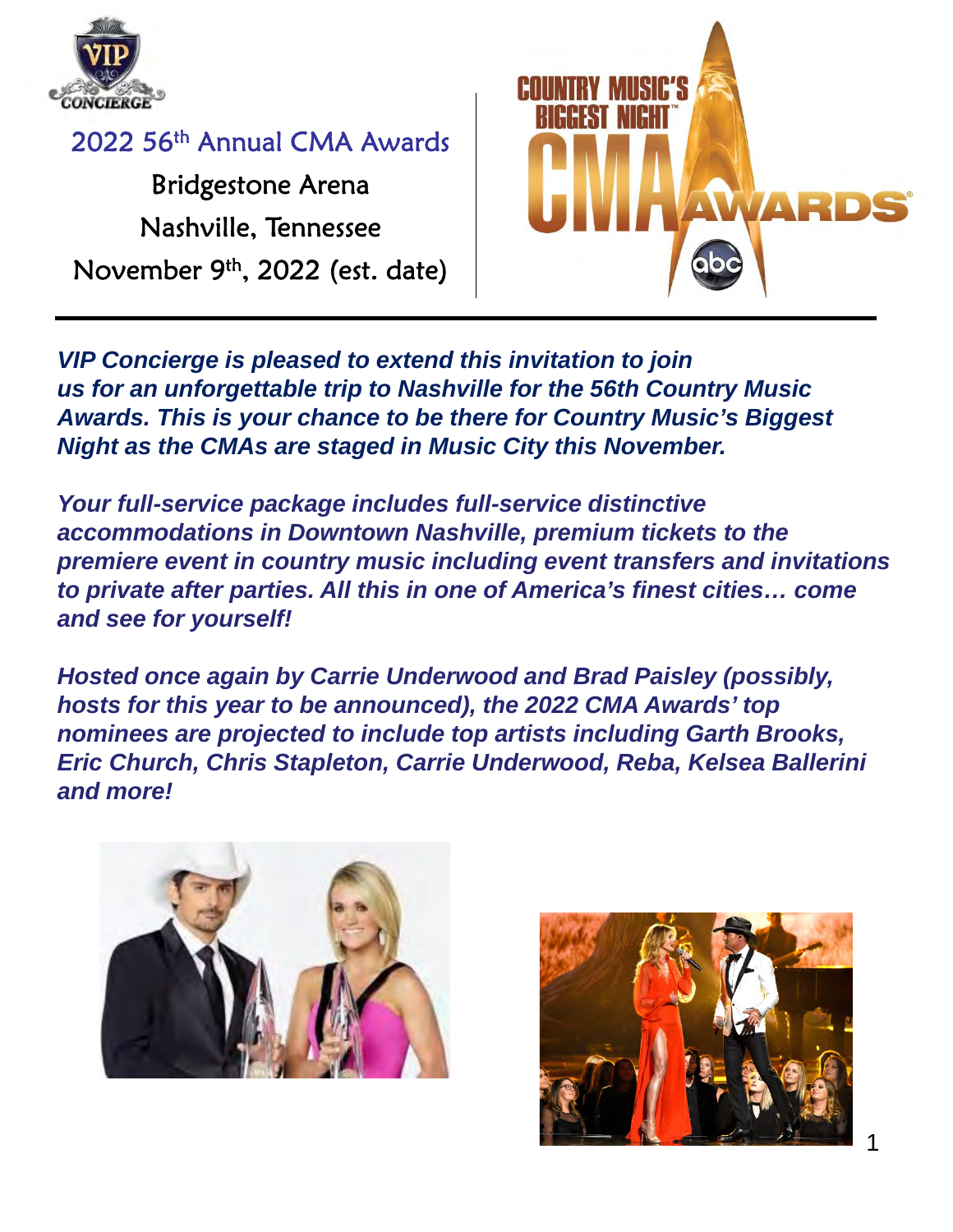

### Bridgestone Arena Nashville, Tennessee

November  $8<sup>th</sup>$  - 10<sup>th</sup>, 2022 (est. dates)



### **VIP Concierge** *2022 CMA Upper Level* **Package Option:**

- Two (2) nights full-service accommodations at the Hotel Indigo Nashville Downtown or comparable– includes tax/dbl. occ.
- Two (2) tickets to the 2022 CMA Awards at the Bridgestone Arena **(300 Level Seating)**  including round-trip transportation on November 9th.
- Two (2) tickets to the 2022 CMA Awards Country Late Night private After Party at Ole Red located just 2 blocks from the arena, featuring live performances, gourmet food stations, premium open bar, silent auction and more.
- Two (2) tickets to the Country Music Hall of Fame
- Professional on-site program management by VIP staff
- Comprehensive guest itineraries
- Add **\$525** for Omni Hotel Downtown Nashville
- Add **\$1,500** (total for two) for Ultra VIP Country Late Night (includes reserved seating, artist meet & greet, photo opportunity, and signed memorabilia). **VERY LIMITED AVAILABILITY**
- Proof of Covid Vaccination or Negative Test MAY be required

#### **VIP Concierge Upper Level Package \$2,395** *per person dbl. occ.*

*Package Price for Two:* **\$4,790**





*For Further Information Contact:* VIP Concierge 866.847.4382 events@vipconcierge.com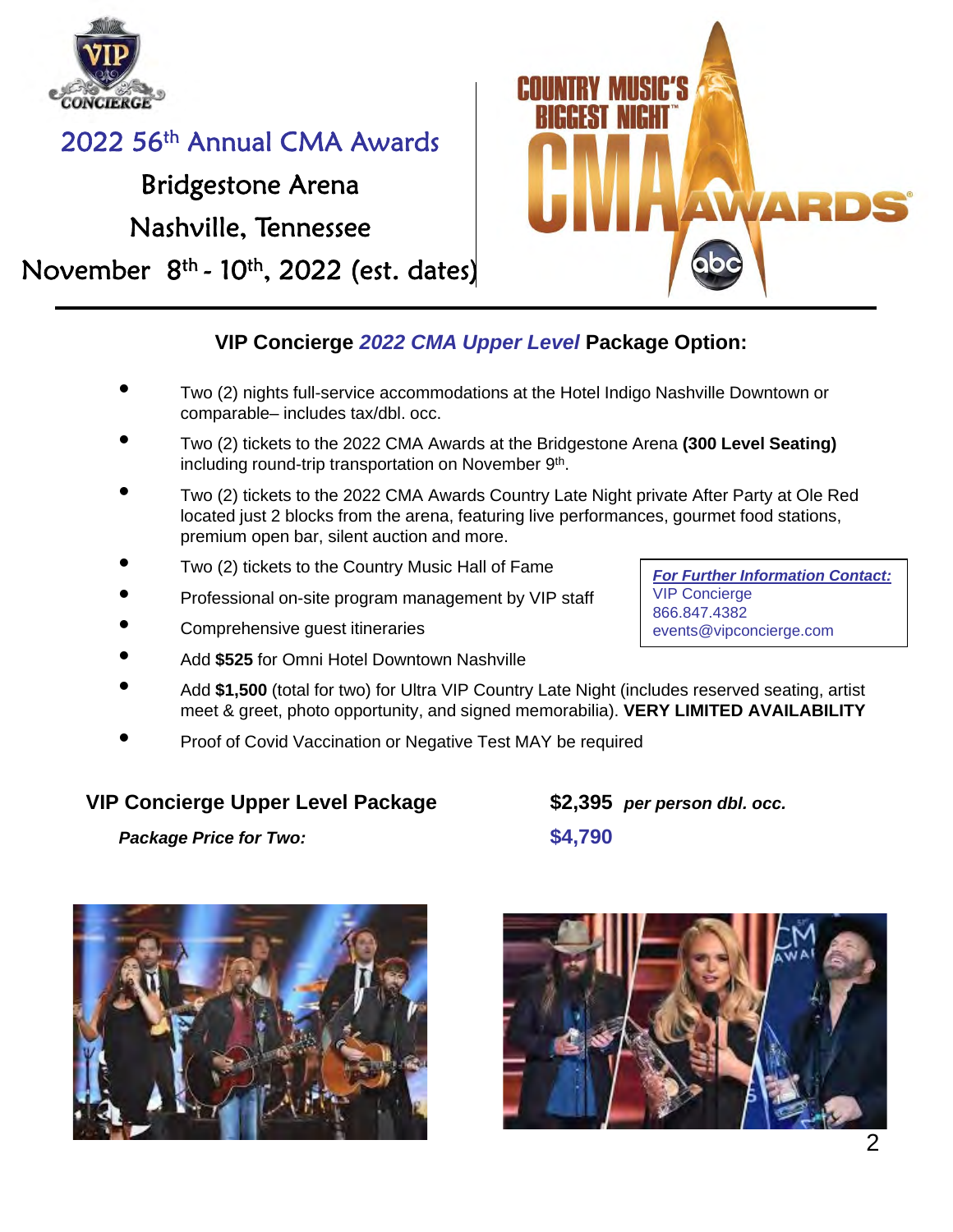

### Bridgestone Arena Nashville, Tennessee

November  $8<sup>th</sup>$  - 10<sup>th</sup>, 2022 (est. dates)



*For Further Information Contact:*

events@vipconcierge.com

VIP Concierge 866.847.4382

#### **VIP Concierge** *2022 CMA Lower Level* **Package:**

- Two (2) nights full-service accommodations at the Omni Nashville Downtown or comparable includes tax/dbl. occ
- Two (2) tickets to the 2022 CMA Awards at the Bridgestone Arena **(100 Level Seating)**  including round-trip transportation on November 9<sup>th</sup>.
- Two (2) tickets to the 2022 CMA Awards Country Late Night private After Party at Ole Red located just 2 blocks from the arena, featuring live performances, gourmet food stations, premium open bar, silent auction and more.
- Two (2) tickets to the Country Music Hall of Fame
- Professional on-site program management by VIP staff
- Comprehensive guest itineraries
- Add **\$1,500** (total for two) for Ultra VIP Country Late Night (includes reserved seating, artist meet & greet, photo opportunity, and signed memorabilia). **VERY LIMITED AVAILABILITY**
- Proof of Covid Vaccination or Negative Test MAY be required

#### **VIP Concierge Lower Level Package \$4,550** *per person dbl. occ.*



*Package Price for Two:* **\$9,100**

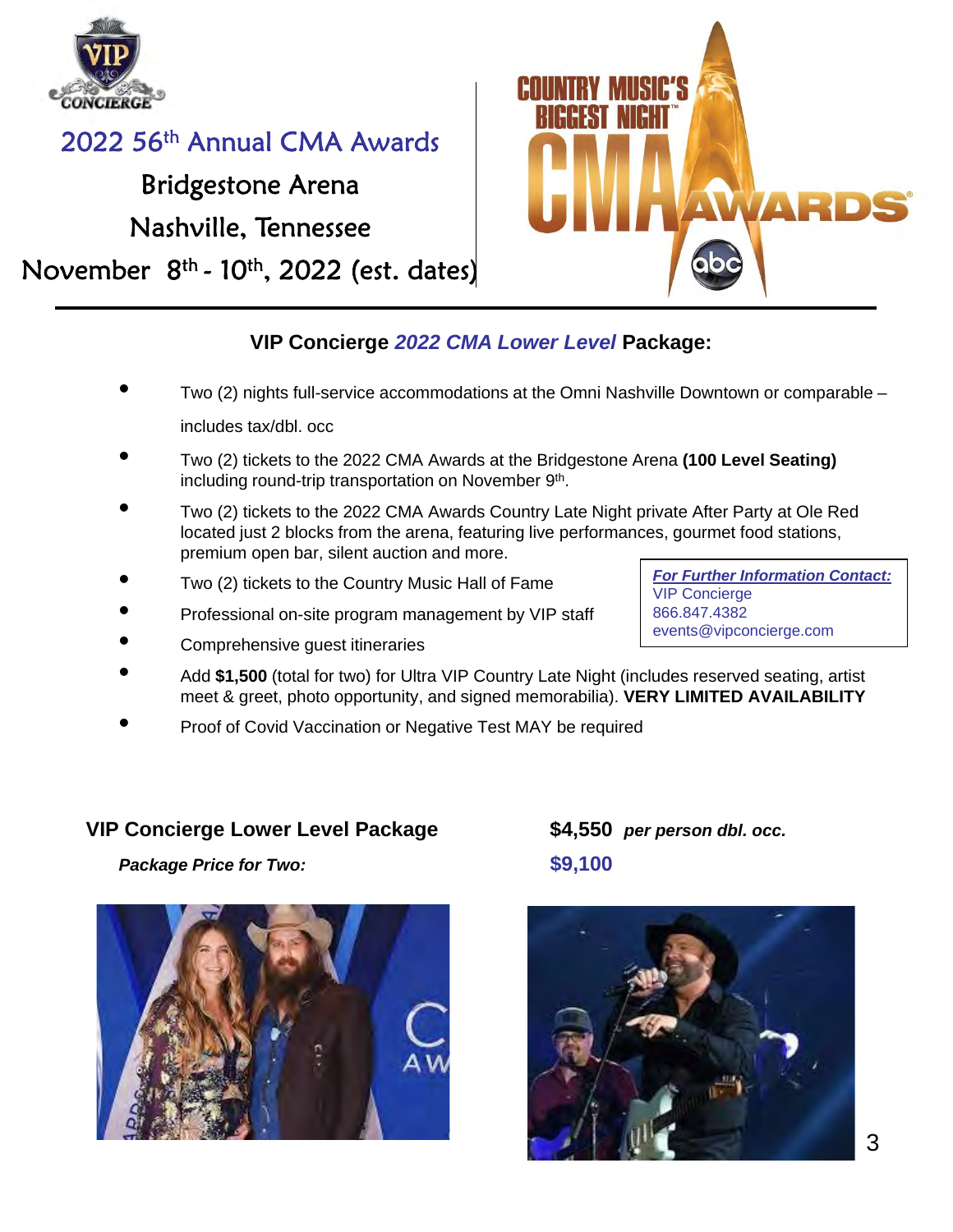

### Bridgestone Arena Nashville, Tennessee

November  $8<sup>th</sup>$  - 10<sup>th</sup>, 2022 (est. dates)



#### **VIP Concierge** *2022 CMA Platinum* **Package:**

- Two (2) nights full-service accommodations at the Hilton Nashville Downtown across from Bridgestone Arena or comparable– includes tax/dbl. occ.
- Two (2) tickets to the 2022 CMA Awards at the Bridgestone Arena **(100 Level Platinum Seating Guaranteed Sections 105,106,115,116)** including round-trip transportation on November 10<sup>th</sup>.
- Two (2) tickets to the 2022 CMA Awards Country Late Night private After Party at Ole Red located just 2 blocks from the arena, featuring live performances, gourmet food stations, premium open bar, silent auction and more.
- Two (2) tickets to the Country Music Hall of Fame
- Professional on-site program management by VIP staff
- Comprehensive guest itineraries
- Add **\$1,500** (total for two) for Ultra VIP Country Late Night (includes reserved seating, artist meet & greet, photo opportunity, and signed memorabilia). **VERY LIMITED AVAILABILITY**
- Proof of Covid Vaccination or Negative Test MAY be required

#### **VIP Concierge Platinum Package \$5,895** *per person dbl. occ.*

*Package Price for Two:* **\$11,790**





*For Further Information Contact:* VIP Concierge 866.847.4382 events@vipconcierge.com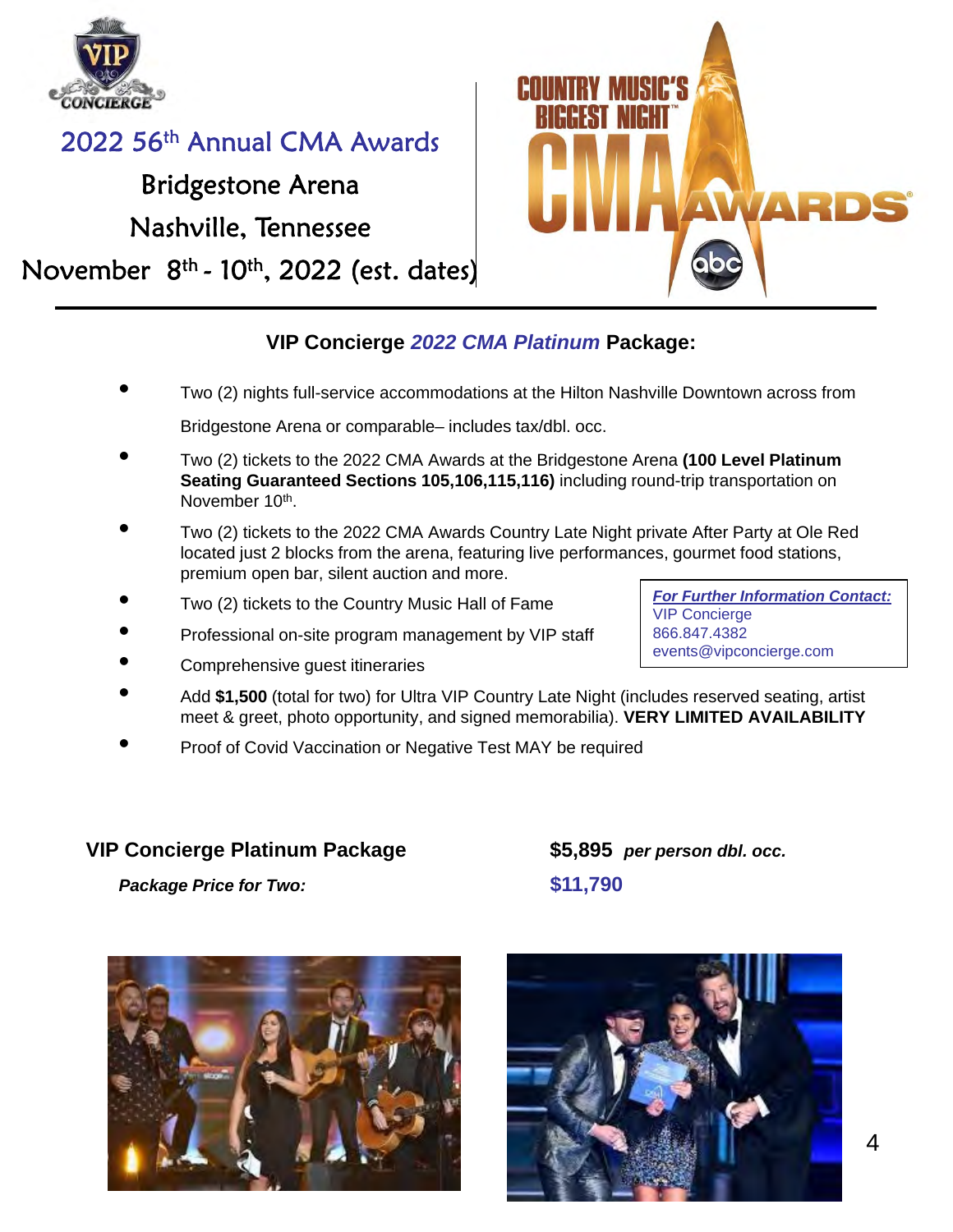

## Bridgestone Arena Nashville, Tennessee November 9th, 2022 (est. date)



*For Further Information Contact:*

events@vipconcierge.com

VIP Concierge 866.847.4382

### **VIP Concierge** *2022 CMA Platinum Record Label* **Package:**

- Two (2) tickets to the 2022 CMA Awards at the Bridgestone Arena **(100 Level Platinum Seating Guaranteed Sections 104-106,115-117)** on November 9th.
- Two (2) tickets to an ultra-exclusive **Private Record Label Pre-CMA VIP Event** (November 8<sup>th</sup>)\*.
- Two (2) tickets to an ultra-exclusive **A-List Private Record Label After Party\*\***.
- Professional on-site program management by VIP staff
- Comprehensive guest itineraries
- Hotel options available (additional cost)
- Proof of Covid Vaccination or Negative Test MAY be required

#### **VIP Concierge Platinum Record Label Package \$6,995 per person (WAIT LIST for 2022; can pre-order for 2023)**

*Package Price for Two: \$13,990*

• **Please note that while the pre-CMA event has occurred during normal years, we can't 100% guarantee in advance that it will occur in 2022.**

**\*\* Please contact us for specific details about the Record Label After Party**





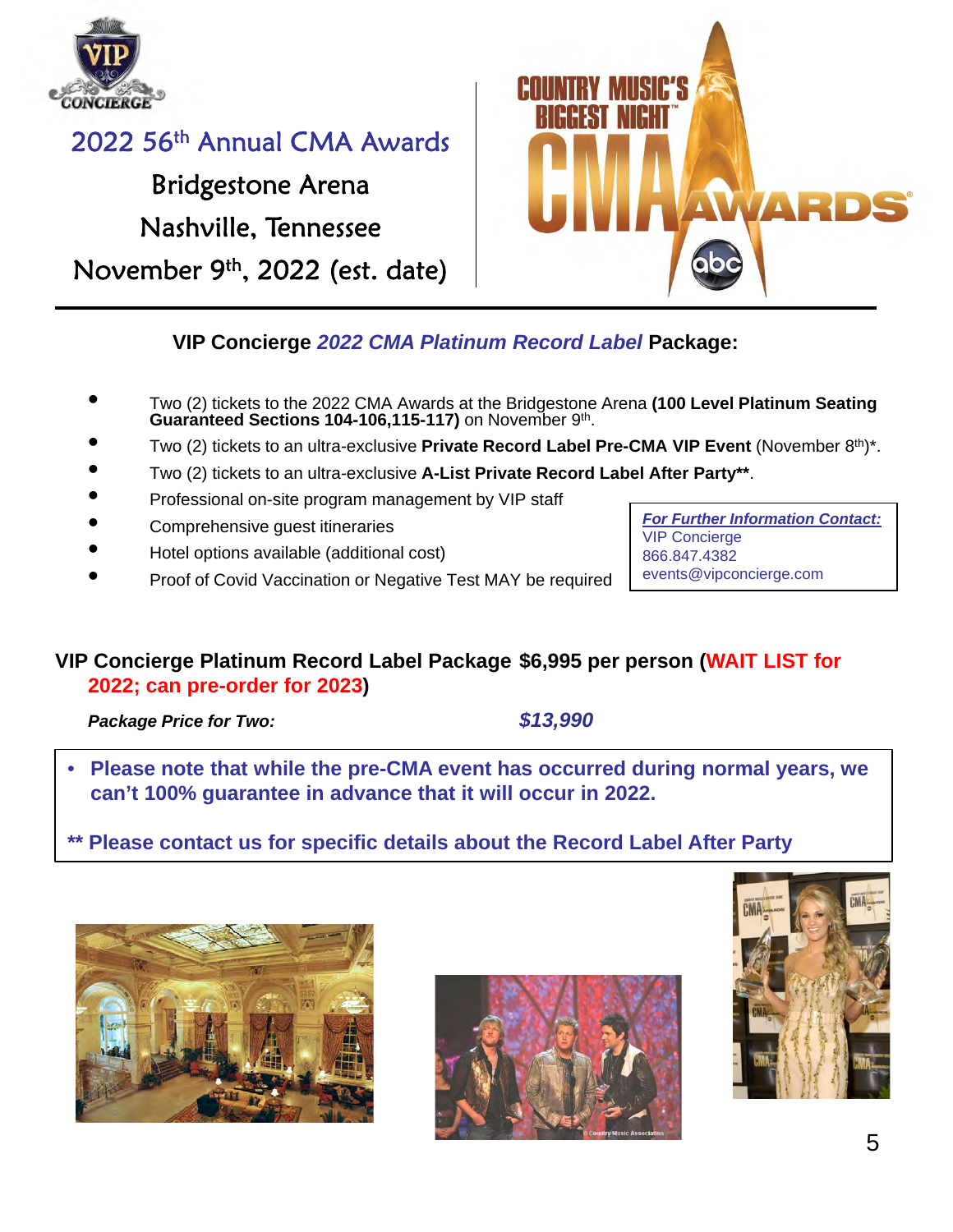

## Bridgestone Arena Nashville, Tennessee November 9th, 2022 (est. date)



*For Further Information Contact:*

events@vipconcierge.com

VIP Concierge 866.847.4382

### **VIP Concierge** *2022 CMA FLOOR Record Label* **Package:**

- Two (2) tickets to the 2022 CMA Awards at the Bridgestone Arena **(FLOOR SEATING)** on November 9<sup>th</sup>.
- Two (2) tickets to an ultra-exclusive **Private Record Label Pre-CMA VIP Event** (November 8th).\*
- Two (2) tickets to an ultra-exclusive **A-List Private Record Label After Party.\*\***
- Professional on-site program management by VIP staff
- Comprehensive guest itineraries
- Hotel options available (additional cost)
- Proof of Covid Vaccination or Negative Test MAY be required

### **VIP Concierge FLOOR Record Label Package \$14,995 per person (WAIT LIST for 2022**

**, can pre-order for 2023)**

*Package Price for Two: \$29,990*

- **Please note that while the pre-CMA event has occurred during normal years, we can't 100% guarantee in advance that it will occur in 2022.**
- **\*\* Please contact us for specific details about the Record Label After Party**





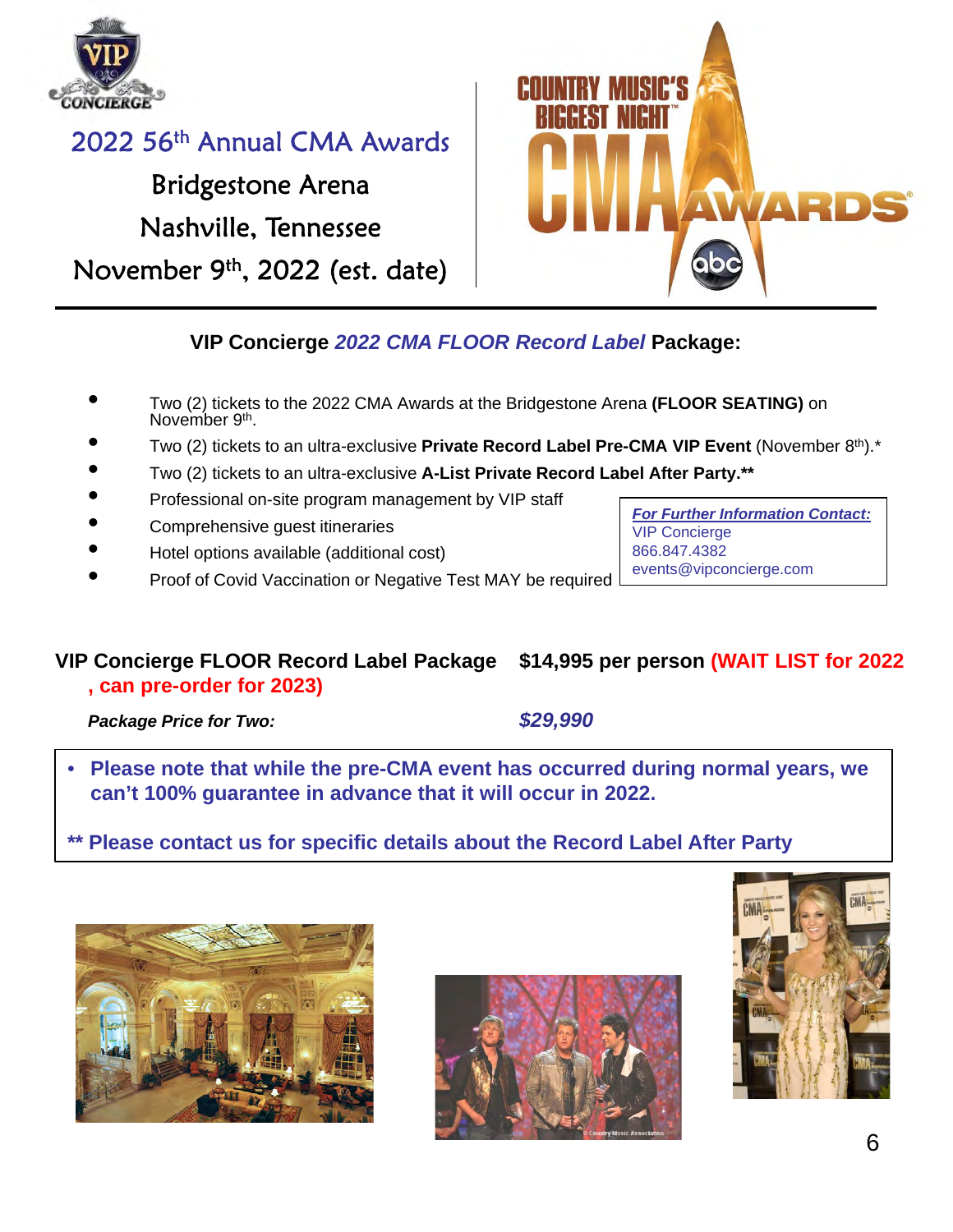

# 2022 56th Annual CMA Awards Bridgestone Arena Nashville, Tennessee November 9th, 2022 (est. date)



**VIP Concierge** *2022 CMA TICKET ONLY OPTIONS*

- **Upper/300 Level Seating w/ Country Late Night After Party:** \$1,550 per person
- **Club/200 Level Seating w/ Country Late Night After Party:** \$2,595 per person
- **Lower/100 Level Seating w/ Country Late Night After Party:** \$3,355 per person
- **Platinum/100 Level Side Seating (Guaranteed Sections 105,106,115,116) w/ Country Late Night After Party:** \$4,395 per person
- Add **\$750 per person** to upgrade to Ultra VIP Country Late Night (includes reserved seating, artist meet & greet, photo opportunity, and signed memorabilia). N/A for Record Label Options; **VERY LIMITED AVAILABILITY**

*For Further Information Contact:* VIP Concierge 866.847.4382 events@vipconcierge.com

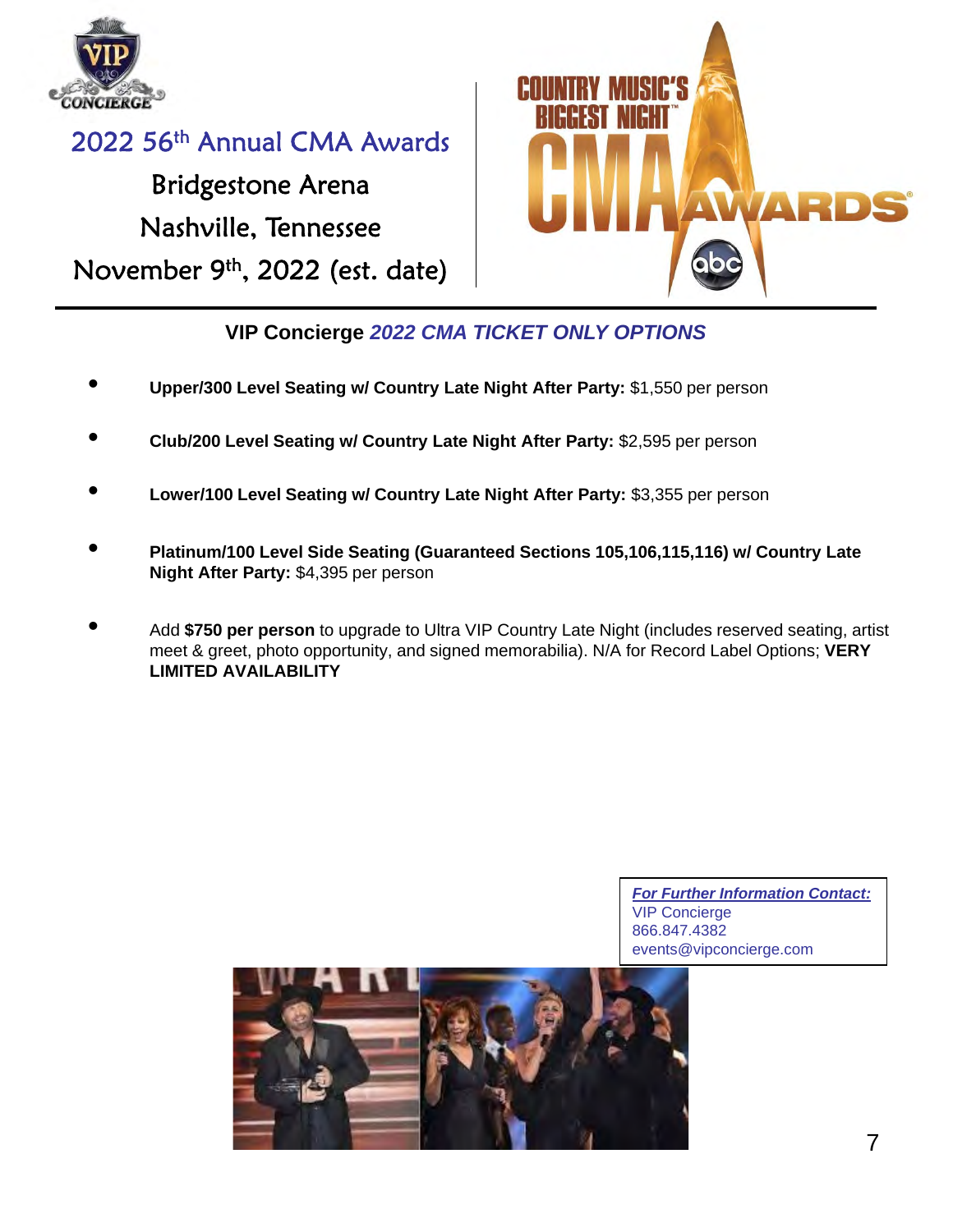

Bridgestone Arena Nashville, Tennessee November 9th, 2022 (est. date)



*For Further Information Contact:*

**VIP Concierge 2022 CMA Seating Chart**